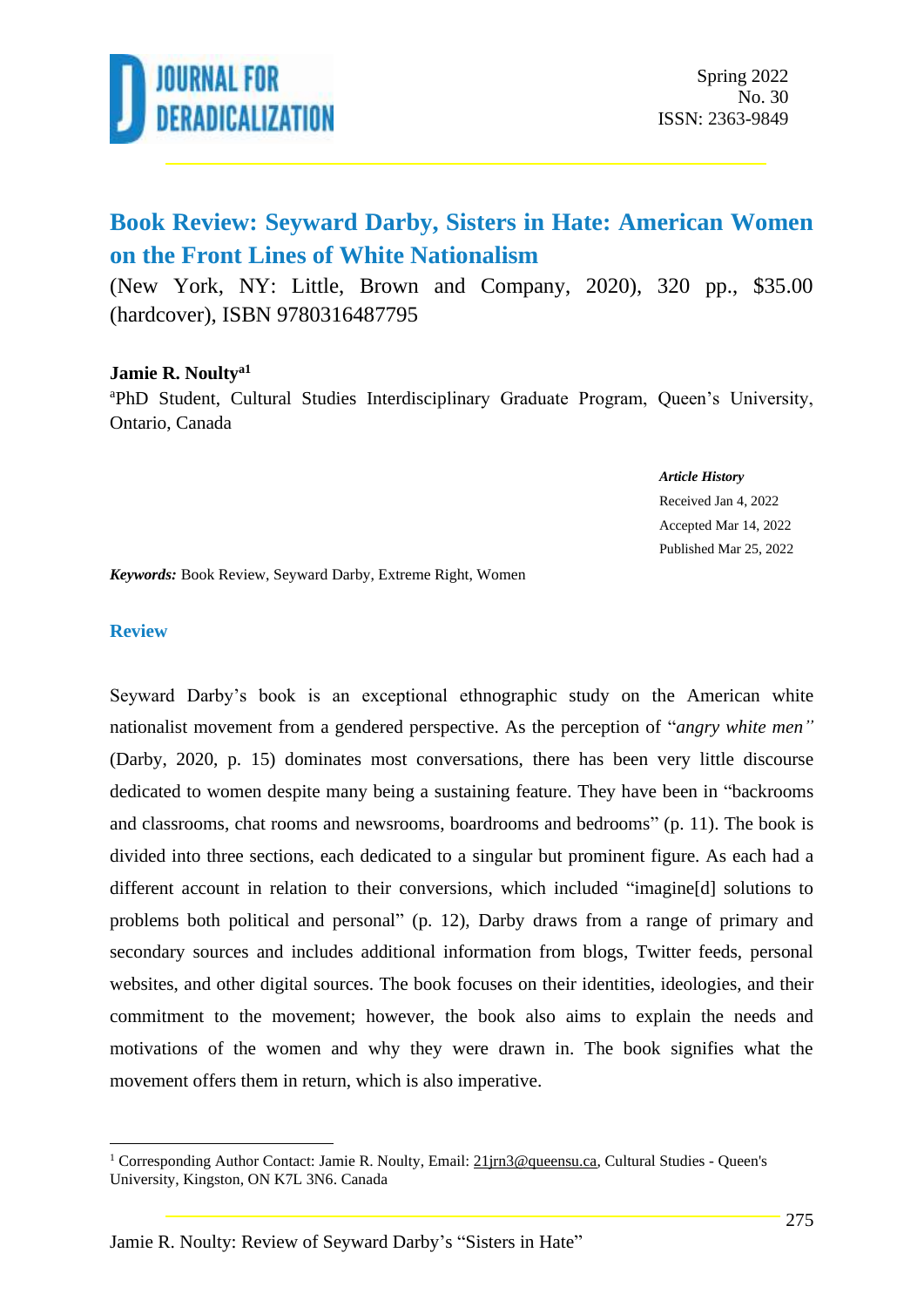# **JOURNAL FOR** DERADICALIZATION

Spring 2022 No. 30 ISSN: 2363-9849

Part I is dedicated to Corinna, a proponent of the extreme ideology of national socialism. Corrina, in her search for information on skinheads, stumbled across *Stormfront*, one of hates' oldest internet forums. Despite having no predisposition to the ideology, she readily agreed with the forum's interpretations of, and the posted information in support of those views. With responses "plentiful and affirming" (p. 20), within a few months, she had put her career on hold and gave up access to her children to live as an "avowed racist" (p. 21). Hate can be understood as a bond: a "complex phenomenon that occurs among people as a means of mattering and belonging" which can arise in "particular social, cultural, political, and historical contexts", (p. 25). with the potential to shape future social interactions. As Corrina, who readily admitted that she had struggled socially, felt distant, alienated, and isolated, got more involved, this new form of social camaraderie connected her to a relatively supportive community making her feel part of a cause, which, in turn, was reciprocated. As one of the "underlying forces" in extremism is the basic desire to have meaning in one's life, "the quest for personal significance", the movement gave her the "need, narrative, and network" (p. 26). This included the "rewards" of being an insider in a community that allowed her to "express and act on resentments", making her "feel religiously and morally righteous" (p. 26). Hate became her cure.

Part II is dedicated to Ayla, a proponent of 'trad life', which advocates for a return to the traditional Christian values and hierarchies between men and women. Although formerly believing in equality, she now believes "white, Christian, heterosexual people, who represent all that is natural and good" (p. 64), are under threat from multiculturalism and diversity. She also blames feminism, stating that it did not value and support her as a traditional mother. Despite her embracement of a movement which is entwined with "politics that emphasise the performance of whiteness as synonymous with good womanhood" (p. 65), Ayla insists she is not hateful. She only wants "safety, prosperity, and health for her family and nation" (p. 65), a classic defensive trick weaponised by the alt-right to advance their initiatives. As the movement advocates for a return to the traditional past, it treats motherhood as a "cornerstone of its racial project" (p. 90), with specific language, imagery, and literature aimed at offering validation under the guise of protecting their families. Darby notes that many women, as wives and mothers, have found agency and purpose in these roles; they support loved ones while also serving a higher racial cause. It justifies their ideology as maternal responsibility.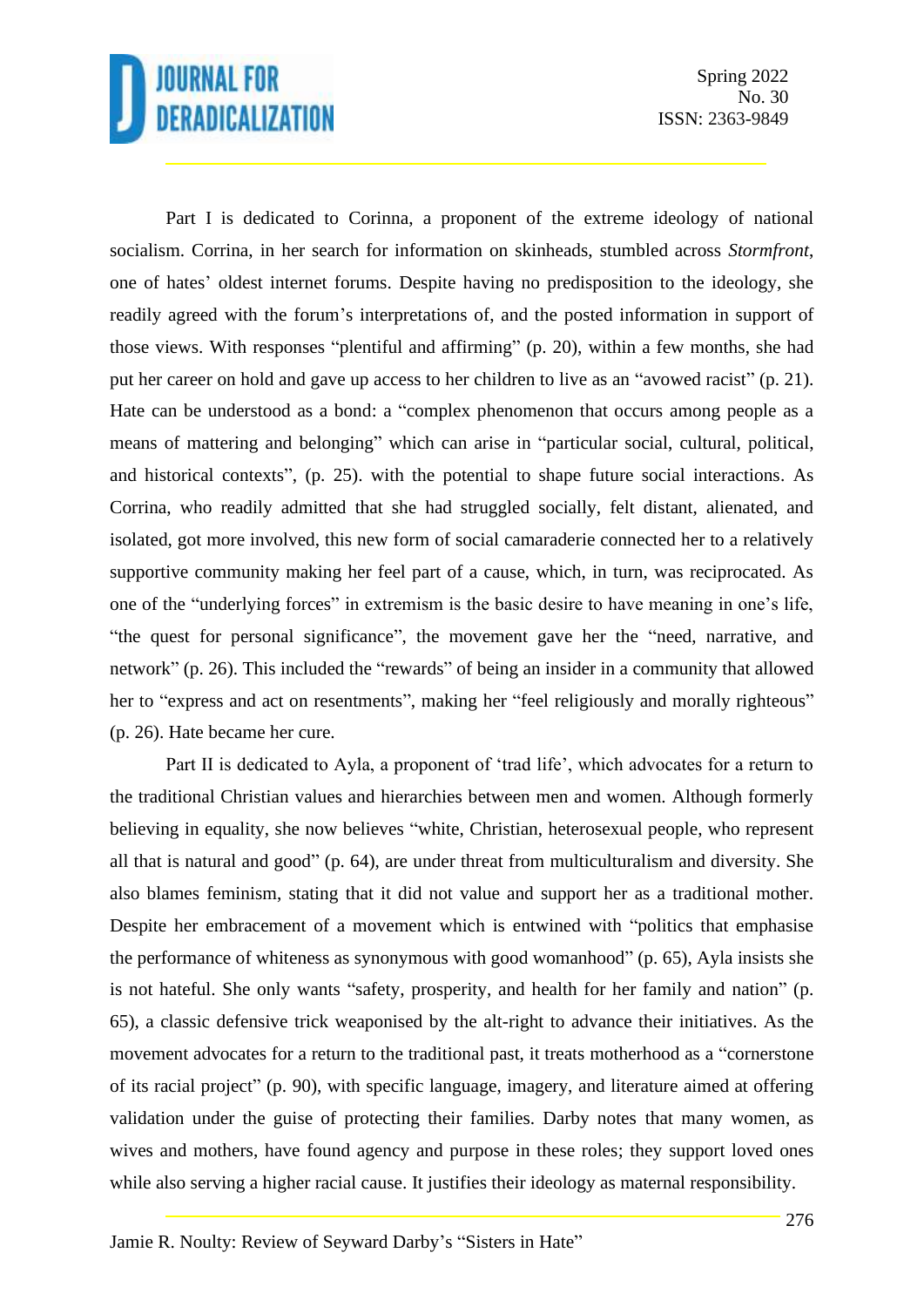# **JOURNAL FOR** DERADICALIZATION

Spring 2022 No. 30 ISSN: 2363-9849

Part III is dedicated to Lana, who promotes the theory of white genocide on the podcast *Radio3Fourteen*. Although originally describing herself as an anarchist with political guests that leaned towards the far-left or libertarianism, within a few months of broadcasting, she began to incorporate anti-feminist, anti-communist, and anti-Semitic ideologies into the show, eventually shifting towards full promotion of white genocide. As the show promoted this ideology, it featured guests "under the banner of alternative history and forbidden truth[s]", (p. 132) which continued to shape the theories and presented information to "supplement, expand, and localise" (p. 128) the cultural genocide narratives, and the pundits cited the same tropes, falsehoods, and generalisations repeatedly. Darby notes that the public can become more credulous of an idea the more times they encounter it; meaning, people are more likely to perceive statements that they have encountered on multiple occasions as true even if they already know the statements are false. With the perceived loss to equality movements, corresponding with intense feelings of anxiety, ostracism, or a sense of losing control, narratives become sources of power, validation, and even superiority. Additionally, "women are just as effective, if not more" (p. 136) so at expanding on this narrative, especially when the cultural ideals of white "beauty, family, home" (p. 150) are under threat.

Darby does a tremendous job in detailing the varying organisations and their nuances, and the theoretical concepts used to analyse their individual needs and motivations are exceptional. With the in-depth and detailed analysis of the complex subjects and their ideological positions, Darby is correct in her assertion: the movement offers solutions to [imagined] problems, both political and personal. The ethnographic methodology is also unique as it added depth to the context of ideology and suggested how certain misguided beliefs can lead to more extreme forms of ideologies. The three perspectives were also remarkable in that they added evidence-based knowledge to the field, which is essential as online platforms have enabled gender specific discourse to expand. As these movements continue to grow, there is a need to pay attention to all their 'members', especially as "journalists, politicians, and concerned observers too often rely on flawed assumptions... that white nationalism is the province of angry white men" (p. 18).

As women's participation has always been crucial to the perpetuation of white nationalism (see Blee 2002, Borgeson, 2003, Mattheis 2017, Latif et. al, 2020), we need to understand the needs and motivations of women who are drawn to the movement. Women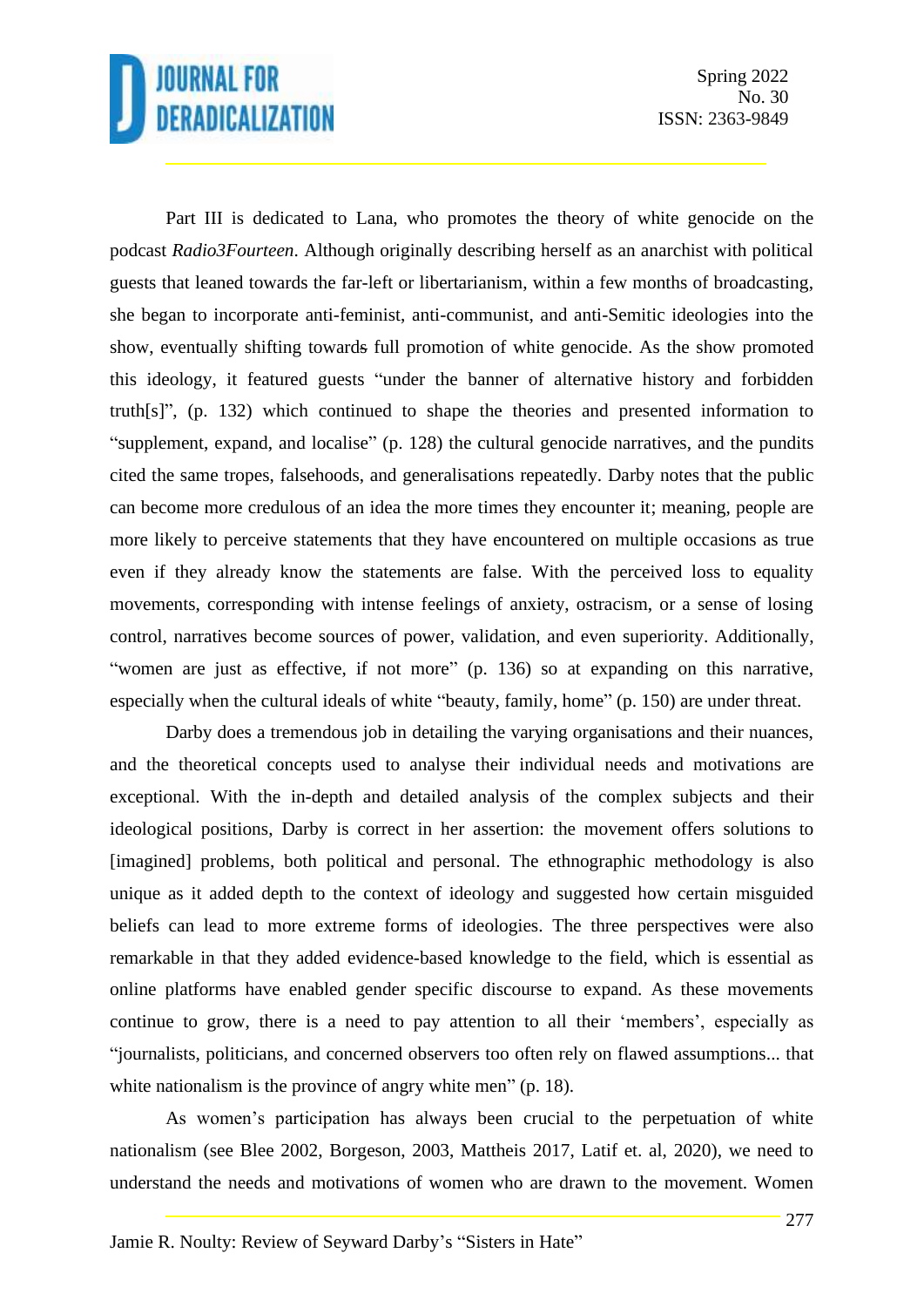## **JOURNAL FOR** DERADICALIZATION

"have agency, they make choices, and they locate power in places other than standard political authority. Whether they're in a dominant order or a fringe crusade, women are getting something they want out of these positions: validation, security, solidarity, visibility, purpose, bragging rights" (p .93). As Darby indicated, for the three women who embraced hate, it involved a "search for place and purpose, born out of personal need" (p. 65), and the movement enabled them to fulfil their own specific needs. However, Darby also notes that 'Exiting Hate' is similar. "A person does not necessarily exit because they are suddenly able to see hate for what it is, they leave because it makes sense to them and for them" (p. 65). Further, leaving white nationalism demands a replacement for the value that hate provides; "an alternative source of self-worth and affirmation" (p .65) is necessary. The case studies also brought to light certain principals and problems within each movement which can help inform future dialogue around further participation.

Despite being an excellent analysis, the sample is small, and I would have appreciated a few more stories, especially from other women who continued to support the movement after the incarceration or death of their partner. In addition, although one participant eventually changed her ideological position, a few more case studies of other women becoming deradicalized would have strengthened the evidence. Despite this, Darby notes one of the most important aspects of "combating hate requires understanding it—not what it seems to be or what we hope it amounts to, but what it *actually* is" (p. 195). Moreover, "that includes who supports it, why they do, and how their experiences reflect a reality we all share" (p. 195). As many Western societies continue to become more polarised, not just culturally and socially, but also politically, it is possible this will continue to be problematic as these divisions could further exacerbate the general animosity and negativity toward anyone considered the 'Other'. For anyone interested in reading why some women embrace the movement and what it may offer in return, this book is highly recommended.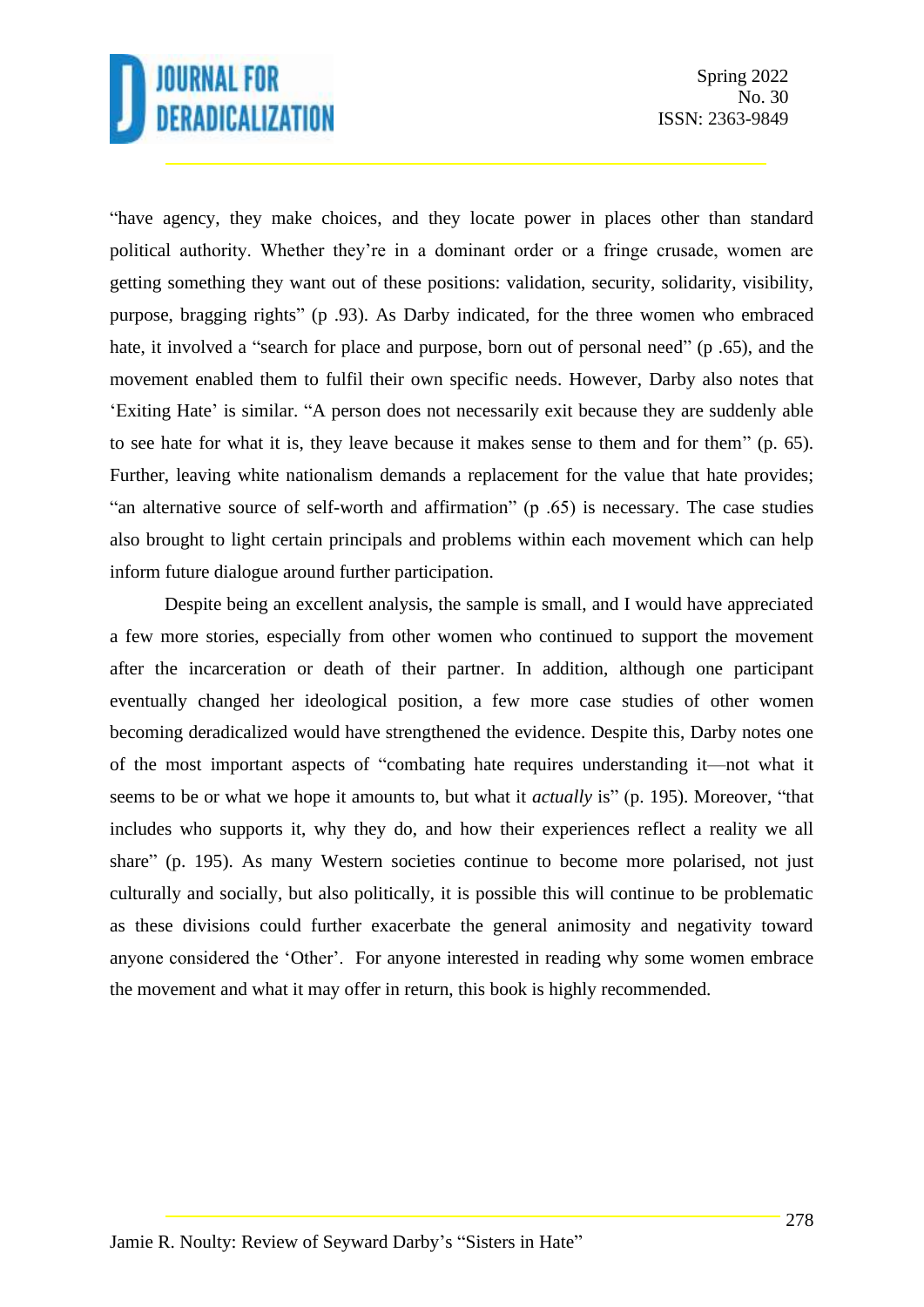

Spring 2022 No. 30 ISSN: 2363-9849

### **References**

- Blee, K. M. (2002). *Inside organized racism: women in the hate movement*. Berkeley: University of California Press.
- Borgeson, K. (2003). CULTURE AND IDENTITY AMONG SKINHEAD WOMEN. *Michigan Sociological Review, 17*, 99-118.
- Latif, M., Blee, K., DeMichele, M., Simi, P., & Alexander, S. (2019). Why White Supremacist Women Become Disillusioned, and Why They Leave. *The Sociological Quarterly, 61*(3), 367-388. doi:10.1080/00380253.2019.1625733.
- Mattheis, A. (2017). Shieldmaidens of Whiteness: (Alt) Maternalism and Women Recruiting for the Far/Alt-Right. Journal for Deradicalization, Winter 2018/19(17), 128-162.